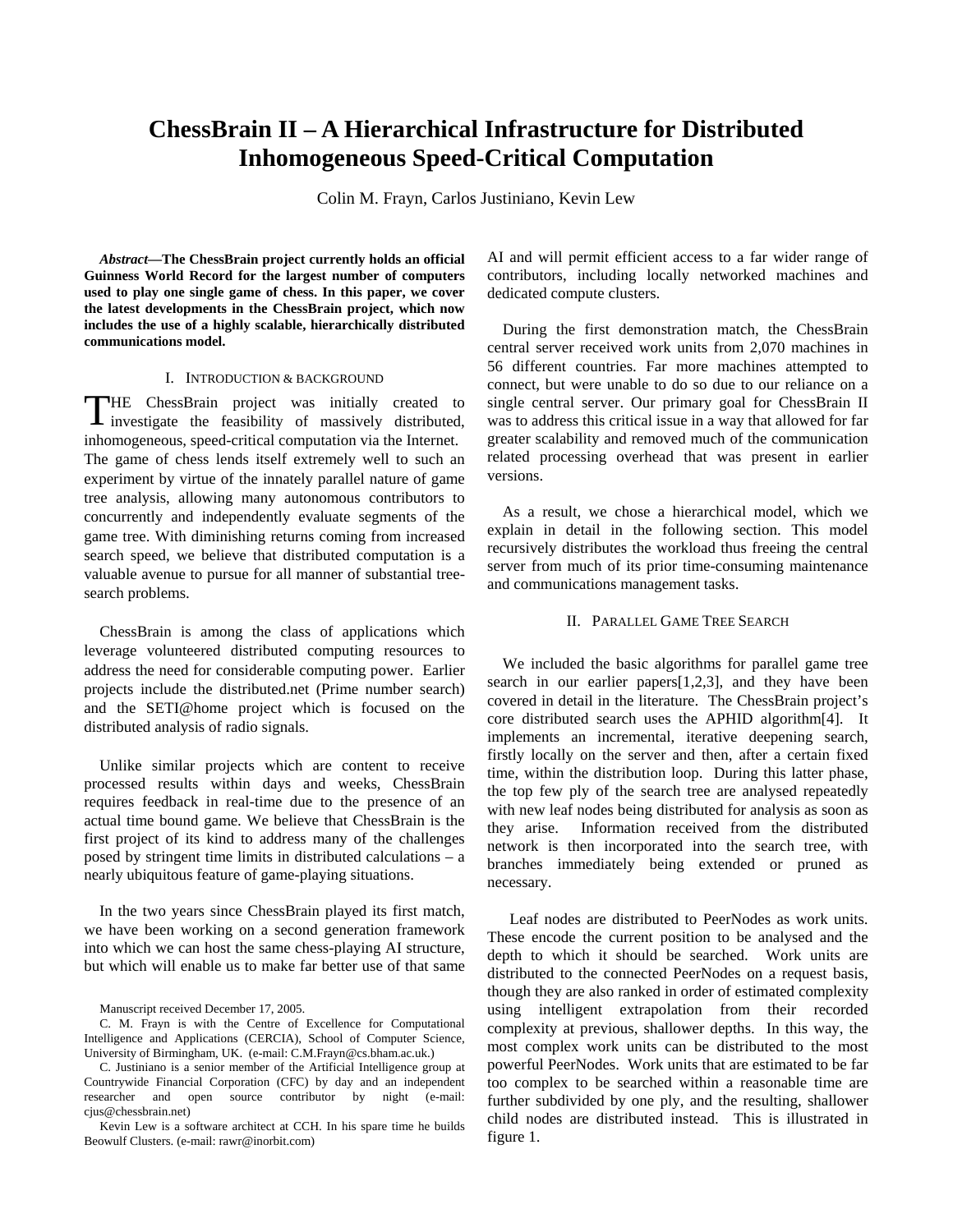

Fig. 1: Distributed chess tree search

If a node in the parent tree returns a fail-high (beta-cut) value from a PeerNode search, we then prune the remainder of the work units from that branch. This indicates that the position searched by the PeerNode proved very strong for the opponent, and therefore that the parent position should never have been allowed to arise. In this situation, we can cease analysis of the parent position and return an approximate upper limit for the score. PeerNodes working on these work units receive an abort signal, and they return immediately to retrieve a new, useful work unit.

## III. CHESSBRAIN II

### *A. Motivation*

The motivation behind ChessBrain II is to enable far greater scalability, whilst also improving the overall efficiency compared with the earlier version. Whilst ChessBrain I was able to support well over 2,000 remote machines, the lessons learned from the original design have enabled us to develop an improved infrastructure, which is suitable for a diverse range of applications.

## *B. Technical Configuration*

ChessBrain II utilizes a custom server application, called msgCourier, which enables the construction of a hierarchical network topology that is designed to reduce network latency through the use of clustering as outlined in figure 2. The resulting topology introduces network hubs, the importance of which to graph theory has also been well covered in research superseding the random graph research of Erdos and Renyi and in the social network research of Milgram. In brief, well placed communications hubs help create small

world effects which radically improve the effectiveness of networked communication. [5, 6].

The ChessBrain II system consists of three server applications, a SuperNode, ClusterNode and PeerNode.

| <b>Component</b>   | <b>Purpose</b>                             |
|--------------------|--------------------------------------------|
| SuperNode          | Central server. Interfaces with the actual |
|                    | game being played. Manages work unit       |
|                    | partitioning and distribution.             |
| <b>ClusterNode</b> | Manages communities of local and           |
|                    | distributed PeerNode servers.              |
| PeerNode           | Compute node servers. Performs work        |
|                    | unit processing.                           |
|                    | Table 1. Server Types                      |

The central server no longer distributes work units directly to the PeerNodes, as was the case with ChessBrain I, instead work units are sent to an array of first-level ClusterNodes, operated by trusted community members. These ClusterNodes contain no chess-playing code and behave as network hubs (relay points) through which the complete set of work units can be passed.



Fig. 2: ChessBrain II configuration

Each ClusterNode contains a complete listing of all PeerNodes connected to it, together with a profiling score to determine the approximate CPU speed of the PeerNode, exactly as in ChessBrain I. Each PeerNode connects to one and only one ClusterNode

The ClusterNodes, having been allocated a selection of individual work units by the SuperNode, then divide up these work units as they see fit based on the profiling data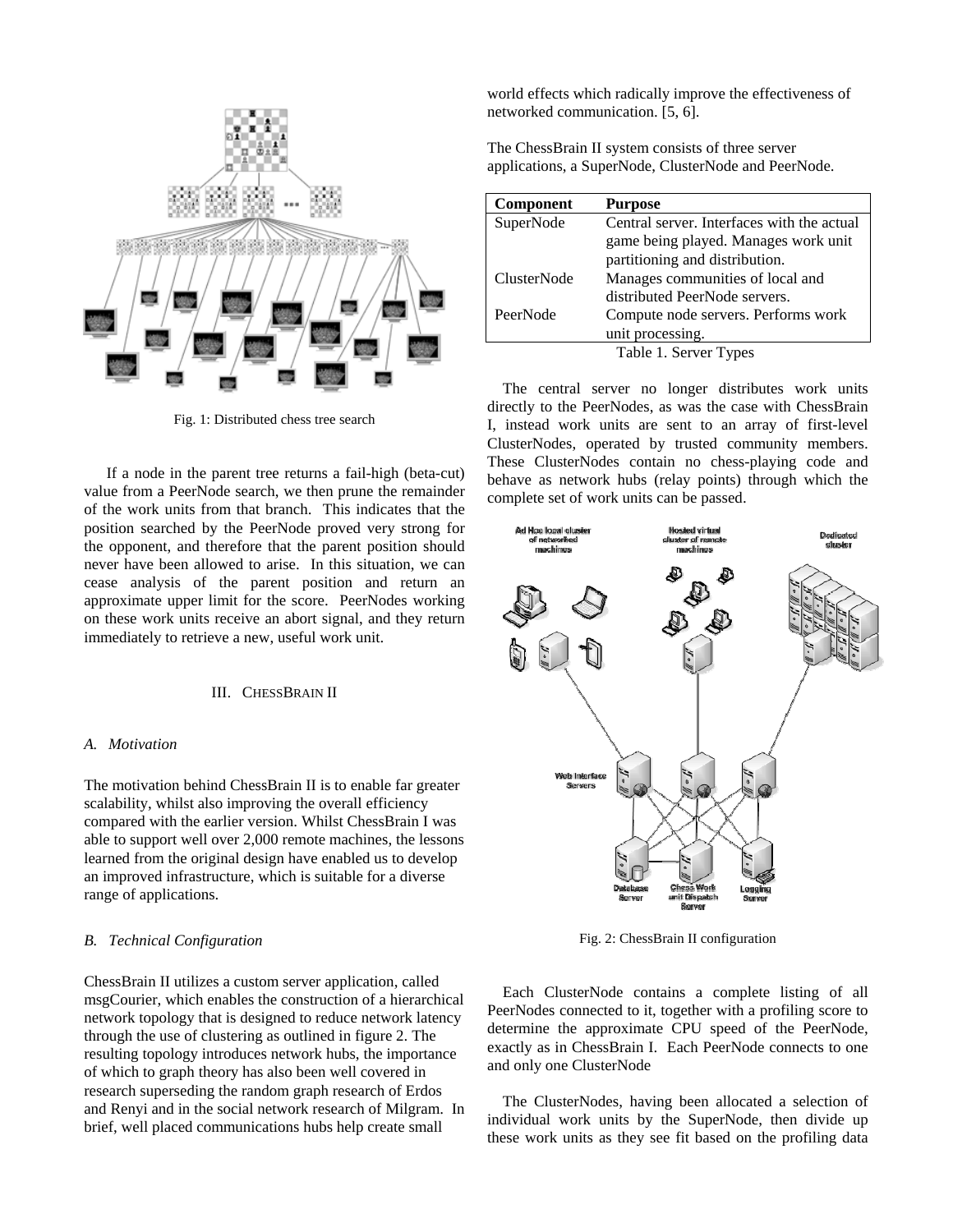that they obtain from their own network of PeerNodes. The primary considerations are that the work units are distributed to sufficient machines to ensure a reliable reply within the time required, plus to ensure that the work units perceived to require a greater computation effort are allocated to those PeerNodes deemed most fit to analyse them.

In subsequent versions, we intend to move some of the chess logic from the SuperNode onto the ClusterNodes, further reducing the communications overhead. Our anticipation is that the SuperNode will divide up the initial position into large tree chunks, and then distribute just these positions to the ClusterNodes. The ClusterNodes will then further subdivide the given positions, allocating the leaf nodes to the attached PeerNodes as it sees fit, and accumulating the returned results as and when they arrive. The ClusterNodes will then return a single result to the central SuperNode, instead of many.

## *C. ChessBrain II Communication Protocols*

Early versions of ChessBrain relied on industry standard XML data encoding first using XMLRPC, and later using SOAP. The decision to use SOAP was driven by a desire for interoperability with emerging web services. However, the need to streamline communication has steered us toward minimizing our use of XML in favour of economical string based S-Expressions[7].

To further streamline communication we've implemented a compact communication protocol similar to the Session Initiation Protocol (SIP)[8] for use in LAN and cluster environments where we favour the use of connectionless UDP rather than stream-based TCP communication.

The ChessBrain I communication protocol consisted of XML content which was first compressed using ZLib compression and then encrypted using the AES Rijndael cipher. Although each PeerNode was quickly able to decrypt and decompress the payload content, the burden was clearly on the SuperNode server where each message to and from a PeerNode required encryption and compression operations. The situation was compounded by the fact that each PeerNode communication occurred directly with a single central SuperNode server.

With ChessBrain II we've eliminated direct PeerNode communication with the central SuperNode and introduced the concept of batch jobs, which combine multiple jobs into a single communication package. The reduction in messaging reduces the impact to the TCP stack while the grouping of jobs greatly improves the compression ratio.

#### *D. Architecture Advantages*

The most significant architectural change to ChessBrain involves the introduction of network hubs called ClusterNodes, as outlined in section IIIB.

ChessBrain I used a single SuperNode server to handle the remote coordination of hundreds of machines. Each dispatched job required a direct session involving the exchange of multiple messages between the SuperNode and<br>its PeerNode clients. With ChessBrain II, jobs are With ChessBrain II, jobs are distributed from a central server at distributedchess.net to remote ClusterNodes, which in turn manage local communities of PeerNodes. Each ClusterNode receives a batch of jobs, which it can directly dispatch to local PeerNodes thereby eliminating the need for individual PeerNode to communicate directly with the central server. This is necessary to harness a compute cluster effectively. Each ClusterNode collects completed jobs and batches them for return shipment to the central SuperNode server. The efficient use of ClusterNode hubs and job batching results in a reduced load on the central server, efficient use of clusters, reduced network lag, and improved fault tolerance.

We envision that ClusterNodes will largely be used by individuals desiring to cluster local machines. Indeed during the use of ChessBrain I we detected locally networked machines containing five to eighty machines. Most local networks in existence today support connection speeds between 10 to 1000 MBit per second, with the lower end of the spectrum devoted to wireless networks, and the higher end devoted to corporate networks, research networks and compute clusters. ChessBrain II is designed to utilise cluster machines by taking full advantage of local intranet network speeds and only using slower Internet connections to communicate with the SuperNode when necessary.

If we assume that there are roughly as many PeerNodes connected to each ClusterNode as there are ClusterNodes, then effectively the communications costs for each Cluster node, and indeed the SuperNode itself, is reduced to its square root. So, with total node count N, instead of one single bottleneck of size N, we now have approximately  $(sqrt(N)+1)$  bottlenecks, each of size sqrt $(N)$ . When addressing scalability issues, this is a definite advantage, allowing us to move from an effective node limit of approximately 2,000 to around one million machines.

## *E. Architecture Drawbacks*

It is only fair to consider the drawbacks of the above architecture and to explain why it may not be suitable for every gaming application.

Firstly, as with any distributed computation environment, there is a substantial overhead introduced by remote communication. Indeed, communication costs increase as the number of available remote machines increases. ChessBrain I involved a single server solution that was overburdened as an unexpectedly large number of remote machines became available. Communication overhead on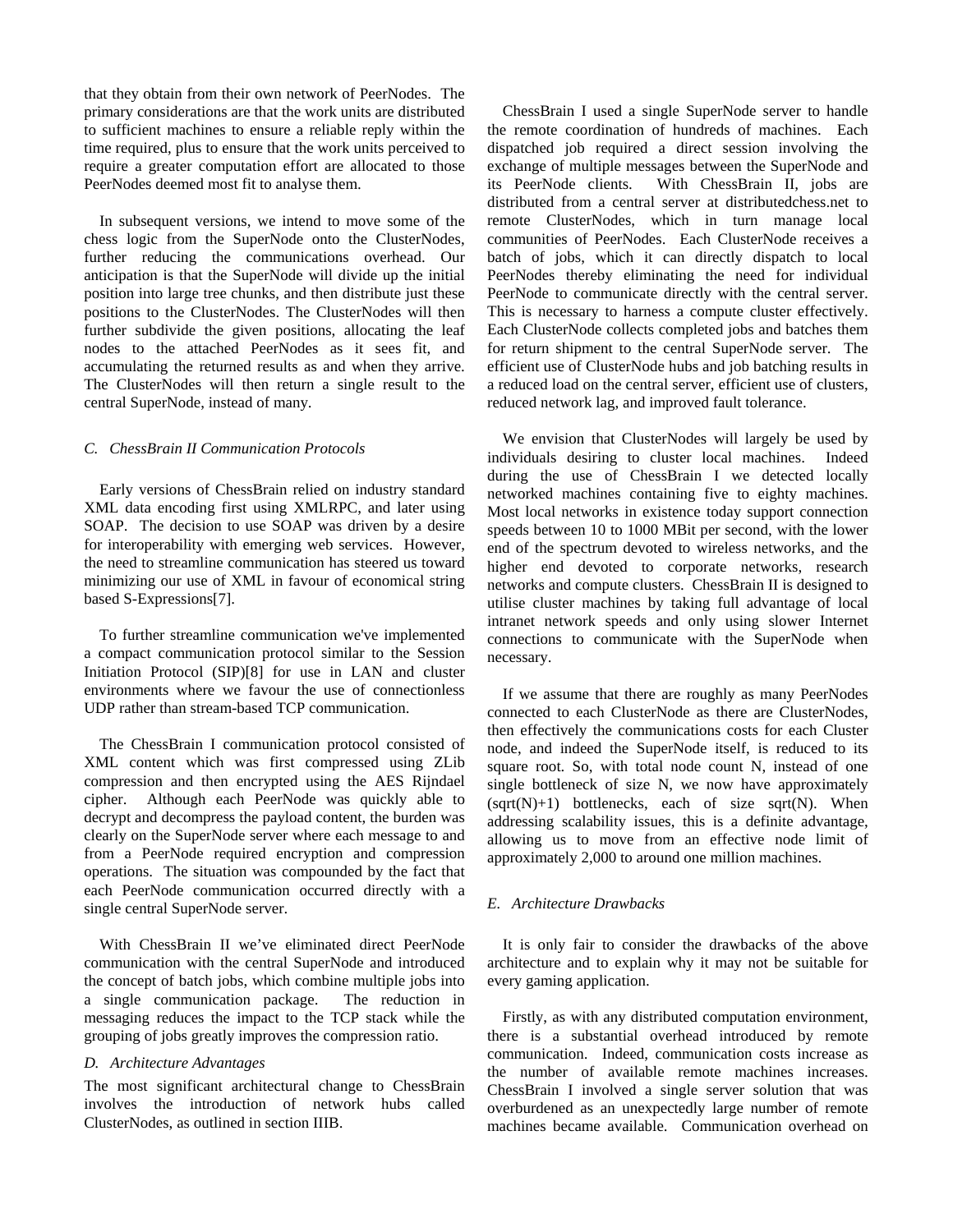ChessBrain I reached approximately one minute per move under peak conditions. However, with the experience gained since that first exhibition match, and with the subsequent redesign of ChessBrain I, we have reduced the overhead to less than ten seconds per move.

The presence of communication overhead means that shorter time scale games are not currently suitable for distributed computation. However, games that favour a higher quality of play over speed of play are likely to make good use of distributed computation.

Anyone who has ever attempted to write a fullyfunctioning alpha-beta pruning chess search algorithm featuring a multitude of unsafe pruning algorithms such as null-move, will immediately appreciate the complexity of debugging a search anomaly produced from a network of several thousand computers, each of which is running a number of local tree searches and returning their results asynchronously. Some of the complexities of such an approach are covered in [9].

 Adding hierarchical distribution increases complexity, and highlights the importance of considering how a distributed application will be tested early in the design phase. With ChessBrain II we've had to build specialized testing applications in order to identify and correct serious flaws which might have otherwise proceeded undetected. Such a suite of testing tools is invaluable for a distributed application of this size.

## *F. Comparison with alternative parallel implementations*

Other approaches towards parallelising search problems focus primarily on tightly-coupled compute clusters with shared memory. The aim of this paper is not to offer a thorough analysis of the advantages and drawbacks of remotely distributed search versus supercomputer or cluster-based search. The main advantages of this method over that used by, for example, the Deep Blue project [10] and the more recent Hydra project are as follows:

- Processing power With many entirely separable applications, parallelising the search is a simple way to get extra processing power for very little extra overhead. For chess, the parallelisation procedure is highly inefficient when compared to serial search, but we chose this application because of its inherent difficulty, our own interest and its public image.
- Distributed memory With many machines contributing to the search, the total memory of the system is increased massively. Though there is much repetition and redundancy, this still partly overcomes the extra practical barrier imposed by the finite size of a transposition table in conventional search.
- Availability the framework described in this paper is applicable to a wide range of projects requiring

substantial computing power. Not everyone has access to a supercomputer or a substantial Beowulf cluster.

Costs  $-$  It's easier to appeal to 10,000 people to freely contribute resources than it is to convince one person to fund a 10,000 node cluster.

## Drawbacks include:

- Communication overheads time is lost in sending/receiving the results from PeerNodes.
- Loss of shared memory In games such as chess, the use of shared memory for a transposition table is highly beneficial. Losing this (amongst other cases) introduces many overheads into the search time [11]
- Lack of control the project manager has only a very limited control over whether or not the contributors choose to participate on any one occasion.
- Debugging This becomes horrendously complicated, as explained above.
- Software support  $-$  The project managers must offer support on installing and configuring the software on remote machines.
- Vulnerability The distributed network is vulnerable to attacks from hackers, and must also ensure that malicious PeerNode operators are unable to sabotage the search results.

At the present time, we are not aware of any other effort to evaluate game trees in a distributed style over the internet.

## *G. Comparison with other Chess projects*

We are often asked to compare ChessBrain with more famous Chess machines such as Deep Blue and the more recent Hydra project. A direct comparison is particularly difficult as ChessBrain relies on considerably slower communication and commodity hardware. In contrast, both Deep Blue and Hydra are based on a hardware-assisted brute force approach. A more reasonable comparison would be between distributed chess applications running on GRIDs and distributed clusters.

## *H. The need for MsgCourier*

While considering architectural requirements for ChessBrain II, we investigated a number of potential frameworks including the Berkeley Open Infrastructure for Network Computing (BOINC) project. BOINC is a software application platform designed to simplify the construction of public computing projects and is presently in use by the SETI@home project, CERN's Large Hadron Collider project and other high-profile distributed computing projects[12].

After extensive consideration we concluded that ChessBrain's unique requirements necessitated the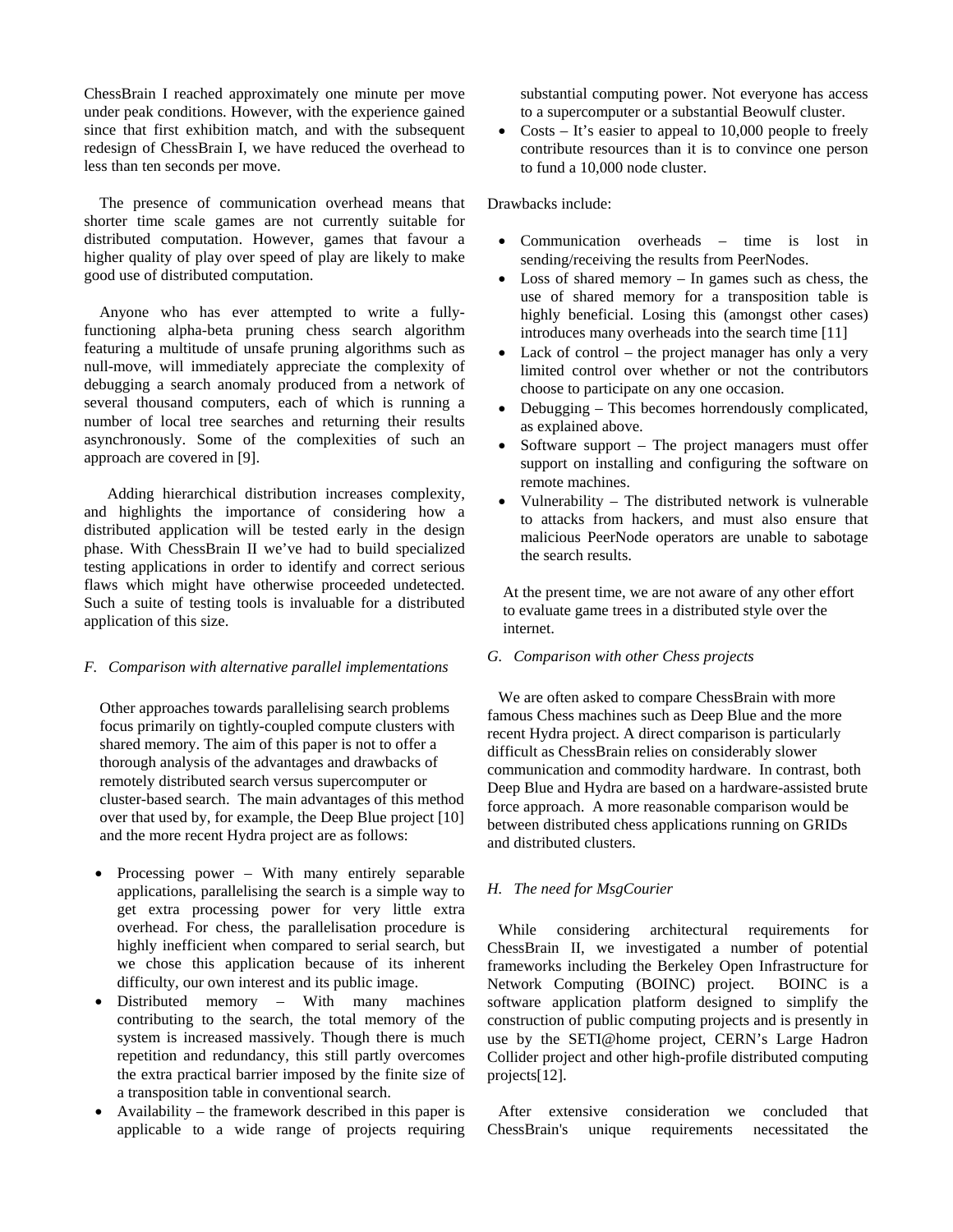construction of a new underlying server application technology[13]. One of our requirements for ChessBrain II's software is that it must be a completely self-contained application that is free of external application dependencies. In addition, our solution must be available for use on both Microsoft Windows and Linux based servers, while requiring near zero configuration. The rationale behind these requirements is that ChessBrain II allows some of our contributors to host ClusterNode servers. It is critically important that our contributors feel comfortable with installing and operating the project software. We found that BOINC requires a greater level of system knowledge than we're realistically able to impose on our contributors. Lastly, BOINC was designed with a client and server methodology in mind, while our emerging requirements for ChessBrain II include Peer-to-Peer functionality.

Well over a year ago we began work on the Message Courier (msgCourier) application server in support of ChessBrain II. MsgCourier is designed to support speed critical computation using efficient network communication and enables clustering, which significantly improves overall efficiency. Unlike other technologies, msgCourier is designed to enable ad-hoc machine clusters and to leverage existing Beowulf clusters.

MsgCourier is a hybrid server application that combines message queuing, HTTP server and P2P features. When we embarked on this approach there were few such commercial server applications. Today, Microsoft has release SQL Server 2005 which combines a SQL Engine, HTTP server and messaging server features. The industry demands for performance necessitates the consideration of hybrid servers.

We chose to build msgCourier independently of ChessBrain (and free of chess related functionality) in the hopes that it would prove useful to other researchers.

The following were a few of our primary design considerations:

- A hybrid application server, combining message queuing and dispatching with support for store and forward functionality.
- Multithreaded concurrent connection server design able to support thousands of concurrent connections.
- High-speed message based communication using TCP and UDP transport.
- Built-in P2P functionality for self-organization and clustering, service adverting and subscribing.
- Ease of deployment with minimal configuration requirements.
- Built-in security features which are comparable to the use of SSL and or SSH.

The msgCourier project is under continued development. We are keen to emphasize here that the relevance of the ChessBrain project is not just to the specific field of computer chess, but to any distributed computation project. Hence, we believe that the msgCourier software is a valuable contribution to all areas of computationally intensive research. The direct application here demonstrates that the framework is also flexible enough to operate within gaming scenarios, where results are required on demand at high speed and with high fidelity, often in highly unpredictable search situations.

More information on the msgCourier project is available at http://www.msgcourier.com

## CONCLUSIONS : THE FUTURE OF DISTRIBUTED GAMING

Distributed computation offers the potential for deeper game tree analysis for a variety of potential gaming applications. In particular, it overcomes the restrictions imposed by Moore's law, producing substantial gains for any game-playing code that is primarily computationally limited. For games such as Go, the effective contribution is reduced as the branching factor is so high that such games are algorithmically limited rather than computationally limited in most cases.

Speed-critical distributed computation also has many clear applications within the financial sector where rapid decisions must be made, often based on approximate or inadequate data.

During the past decade we've seen high profile Man vs. Machine exhibitions. We feel that the general public will eventually lose interest in exhibitions where a single human player competes against a machine which is virtually indistinguishable from the common personal desktop computer. Not since Deep Blue has any Man vs. Machine event really captured the public's imagination.

We feel strongly that the future of Man vs. Machine competitions will migrate toward a format where a human team competes against a distributed network. Such events will take place over the Internet with distributed human members collaborating remotely from their native countries. This exhibition format will likely capture the public's imagination as it more closely resembles themes played out in popular science fiction.

On the ChessBrain project we've learned the importance of capturing the public's imagination for without their support massively distributed computation would not be economically feasible[14]. Generally, a project is only as good as the contributors that it is able to attract. This entire field of research – that of attracting distributed computation teams to a project – seems remarkably underdeveloped in the literature, despite the fact that it has an arguably greater effect on the success of any distributed project than any